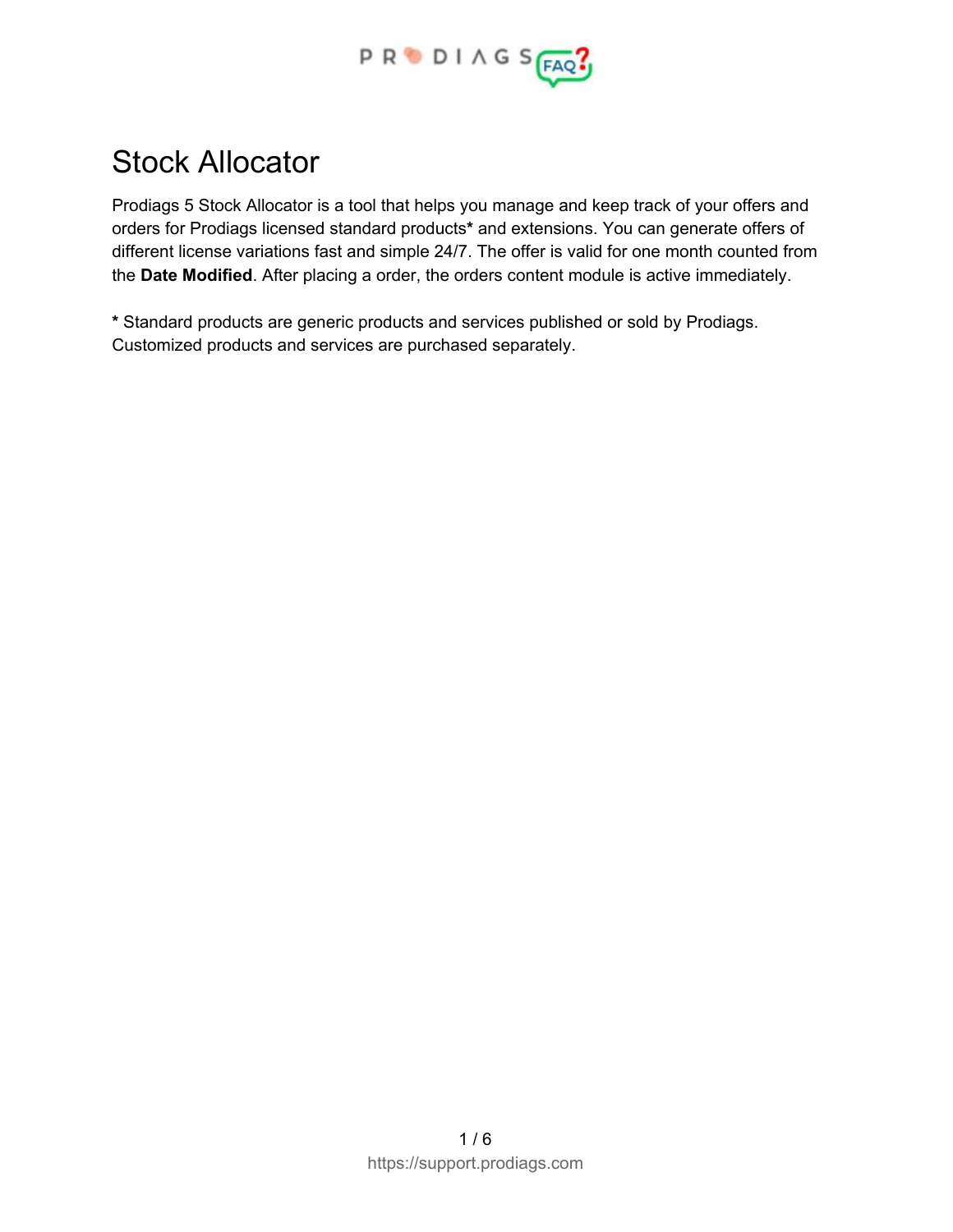

# **Offers**

| <b>Stock Allocator</b> |                                   |         |                        |             |                            |                        |               |         |
|------------------------|-----------------------------------|---------|------------------------|-------------|----------------------------|------------------------|---------------|---------|
|                        | <b>PRODIAGS</b>                   |         |                        |             |                            |                        |               |         |
|                        | <b>ADMIN &gt; Stock Allocator</b> |         |                        |             |                            |                        |               |         |
|                        | Offer No                          | Invoice | Created by             | Price $(E)$ | <b>Date Modified</b>       | <b>Modified by</b>     | <b>Status</b> |         |
|                        | 0-20190802111643-155              |         | tom.ivars@prodiags.com | 261.60      | 02.08.2019 11:19:09        | tom.ivars@prodiags.com | Pending A     | Preview |
|                        | O-20190802094135-154              |         | tom.ivars@prodiags.com | 15.89       | 02.08.2019 09:44:47        | tom.ivars@prodiags.com | Open          | Preview |
|                        |                                   |         |                        |             | Add a New Call for Tenders |                        |               |         |

Offer status:

- **● Open**
	- An offer has been calculated but you haven't accepted it yet.
	- If your offer has this status you can still modify and recalculate it. The offers validity time is calculated from the **Date Modified**.
	- The offer will also be open even if its validity time has expired. To renew your offer, you don't need to make a new one, it's enough to open the outdated offer and save it again. This way the prices and possible discounts are checked automatically and the offer will be renewed.

#### **● Accepted**

- $\circ$  The offer has been accepted as a order, but the payment is pending or the payment method hasn't been assigned yet.
- **● Completed**
	- The order has been processed and moved to production.
	- If necessary, you can print a detailed receipt by order using the **Preview** function.
- **● Pending**
	- Prodiags LMS is waiting for confirmation from the online store. The length of the process depends on your payment method. With the most common credit cards, the process takes a few seconds, but in some cases it might take longer.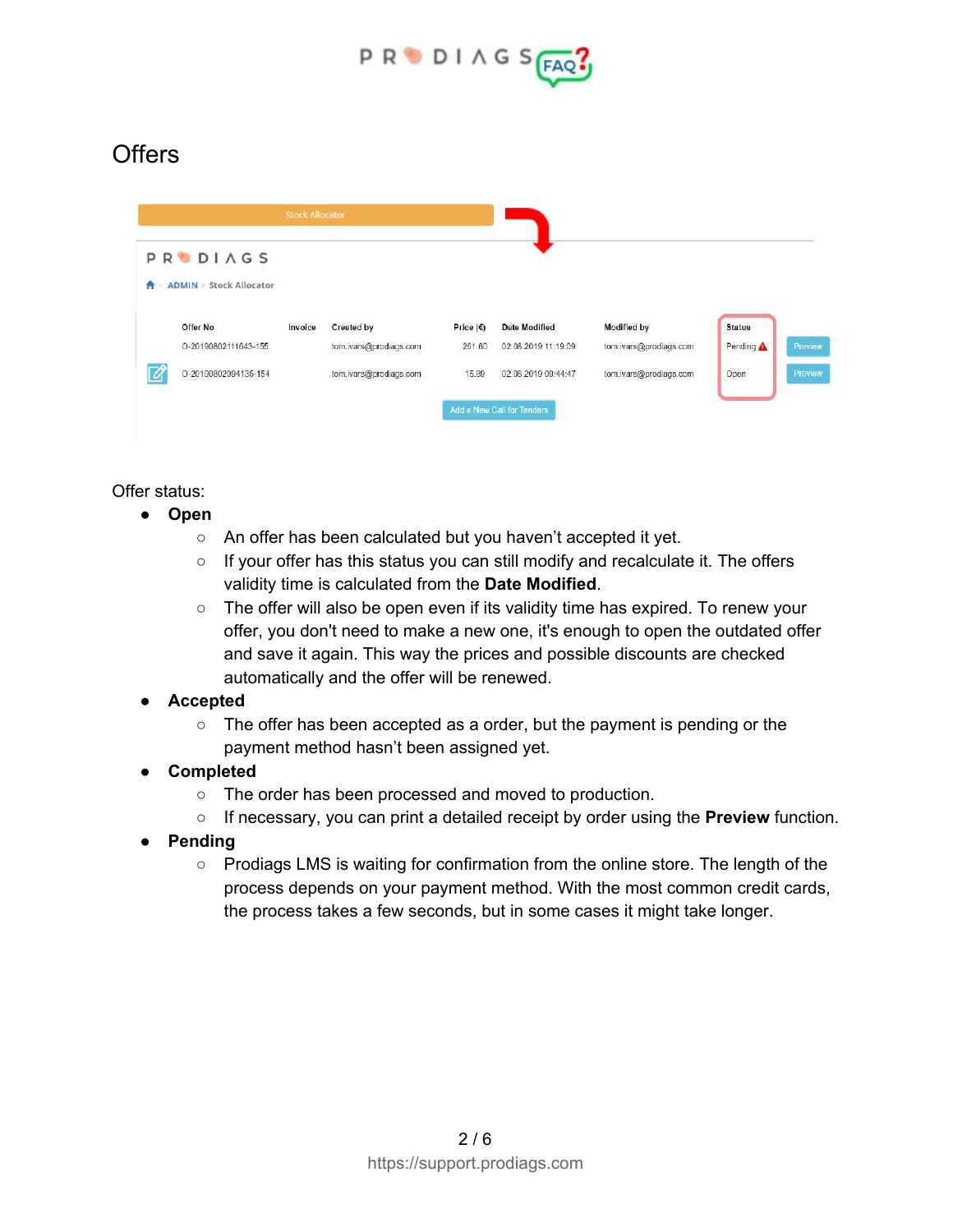

# Request or edit offer

#### Stock Allocator > Request offer

**PRODIAGS** 

A > ADMIN > Stock Allocator > Request offer (Demo Organization)

| <b>SKU</b>          | <b>Product name</b>                    | List<br>Price | In use         | In<br><b>Stock</b> | Amount                           |
|---------------------|----------------------------------------|---------------|----------------|--------------------|----------------------------------|
| <b>UBL</b>          | User Basic Licence                     | 3.00          | 1              | 24                 |                                  |
| man<br><b>MFS</b>   | Media Extension                        |               |                |                    | XL package<br>$\pmb{\mathrm{v}}$ |
| English (EN)        |                                        |               |                |                    | $\boldsymbol{\Theta}$            |
| 020.0090.020.000.EN | Hybrid & Electric Vehicle Technology ● | 19.00         | $\overline{4}$ | 14                 |                                  |
| 040.0140.010.000.EN | Electricity @                          | 16.00         | $\mathbf{0}$   | 14                 |                                  |
| 040.0160.090.000.EN | Automotive Oscilloscope ·              | 14.00         | 6              | 10                 | 1.                               |
| 050.0180.123.000.EN | Light Vehicle Proactive Maintenance @  | 14.00         | $\circ$        | 10                 |                                  |
| 050.0190.010.000.EN | Maintenance Service <sup>o</sup>       | 19.00         | 6              | 10                 |                                  |
| <b>2220100274</b>   |                                        |               |                |                    |                                  |
|                     | Save<br>2.                             |               |                |                    |                                  |

At the top of the view you can see the **User Basic License** with attached extensions and add-ons. At the lower part of the view you can see the **Content Modules** organised by language.

Select the desired amount of licenses and click **"Save"**.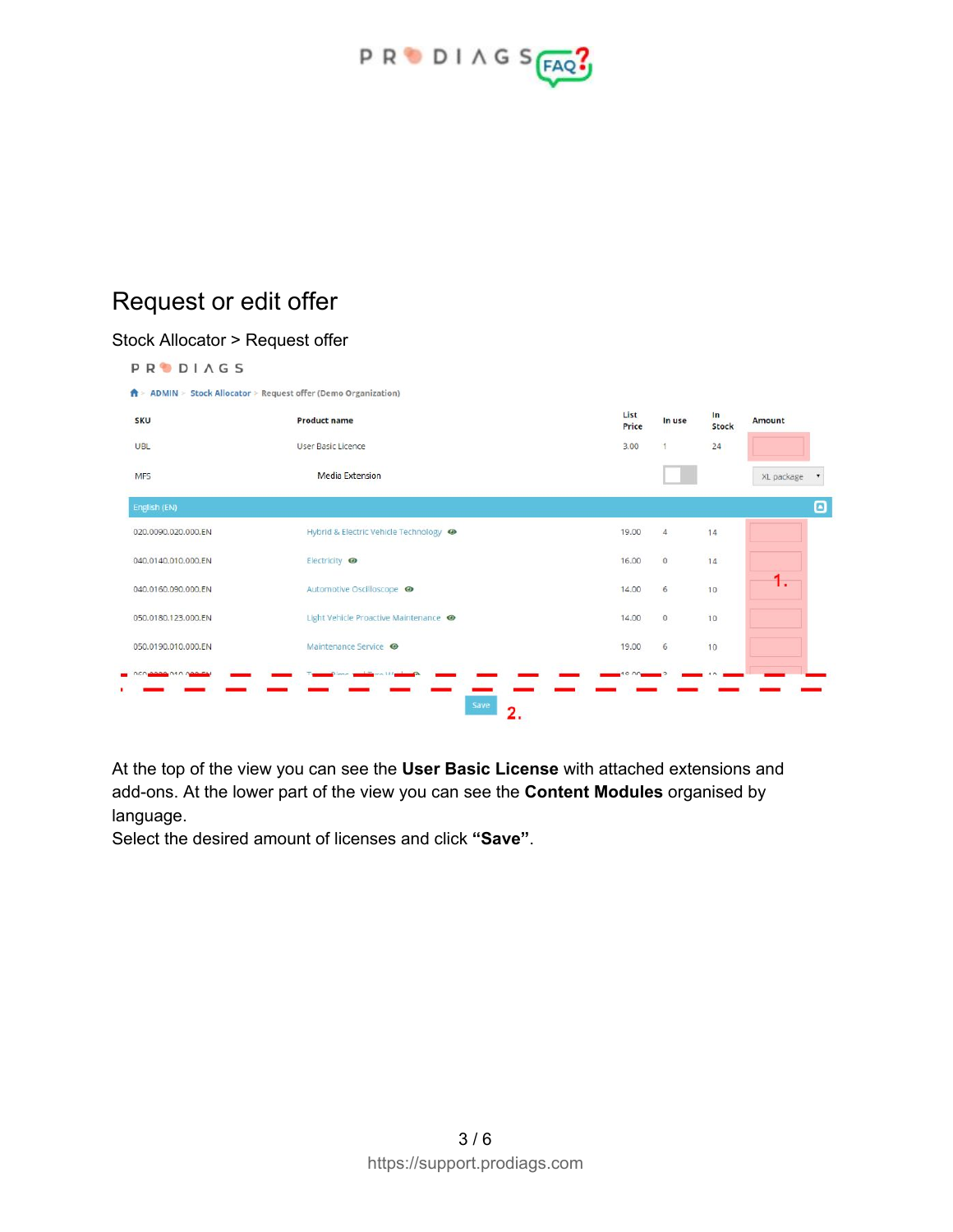

#### **PRODIAGS**

**A** > ADMIN > Stock Allocator > Offer

| Offer No            | O-20190520135814-105            |               | Receiver<br>Demo Organization |                                   |               |              |  |  |  |  |
|---------------------|---------------------------------|---------------|-------------------------------|-----------------------------------|---------------|--------------|--|--|--|--|
| Date                | 20.05.2019                      |               | Street 69                     |                                   |               |              |  |  |  |  |
| <b>Expire</b> date  | 20.06.2019                      |               | Helsinki                      |                                   |               |              |  |  |  |  |
|                     |                                 |               |                               | 012345 Finland                    |               |              |  |  |  |  |
| <b>SKU</b>          | <b>Product name</b>             | List<br>Price | <b>Discount</b>               | <b>Discounted</b><br><b>Price</b> | <b>Amount</b> | <b>Total</b> |  |  |  |  |
| <b>UBL</b>          | User Basic Licence              | 3.00          | 9.00 %                        | 2.73                              | 15            | 40.95        |  |  |  |  |
| 060.0220.010.000.EN | Tyres, Rims and Tyre Work       | 18.00         | 25.00 %                       | 13.50                             | 15            | 202.50       |  |  |  |  |
| 060.0220.030.000.EN | Tyre Pressure Monitoring System | 16.00         | 21.00 %                       | 12.64                             | 10            | 126.40       |  |  |  |  |
|                     |                                 |               |                               | <b>Total (Not Inc. VAT)</b>       |               | 369.85       |  |  |  |  |

The offer calculation is based on the number of licenses in use, in stock and licenses pending in your offers. The amount of discount is calculated based on usage, the amount of users in the group and the characteristics of the product. The offer is valid for 1 month counted from the **Date Modified.**

If you want to make a order click "**Place Order**" and chose your payment method and follow the instructions on the screen. When the order is accepted you won't be able to edit it anymore.

When the payment is completed, the order is immediately moved into production. After processing your order, you'll be able to download a receipt from this view, the receipt contains the specific quotation of the order.

The receipt from your chosen payment method will only contain the offer number and the orders total amount. It's recommended to include both receipts to accounting.

The orders total must exceed 200€ if you want to pay by invoice.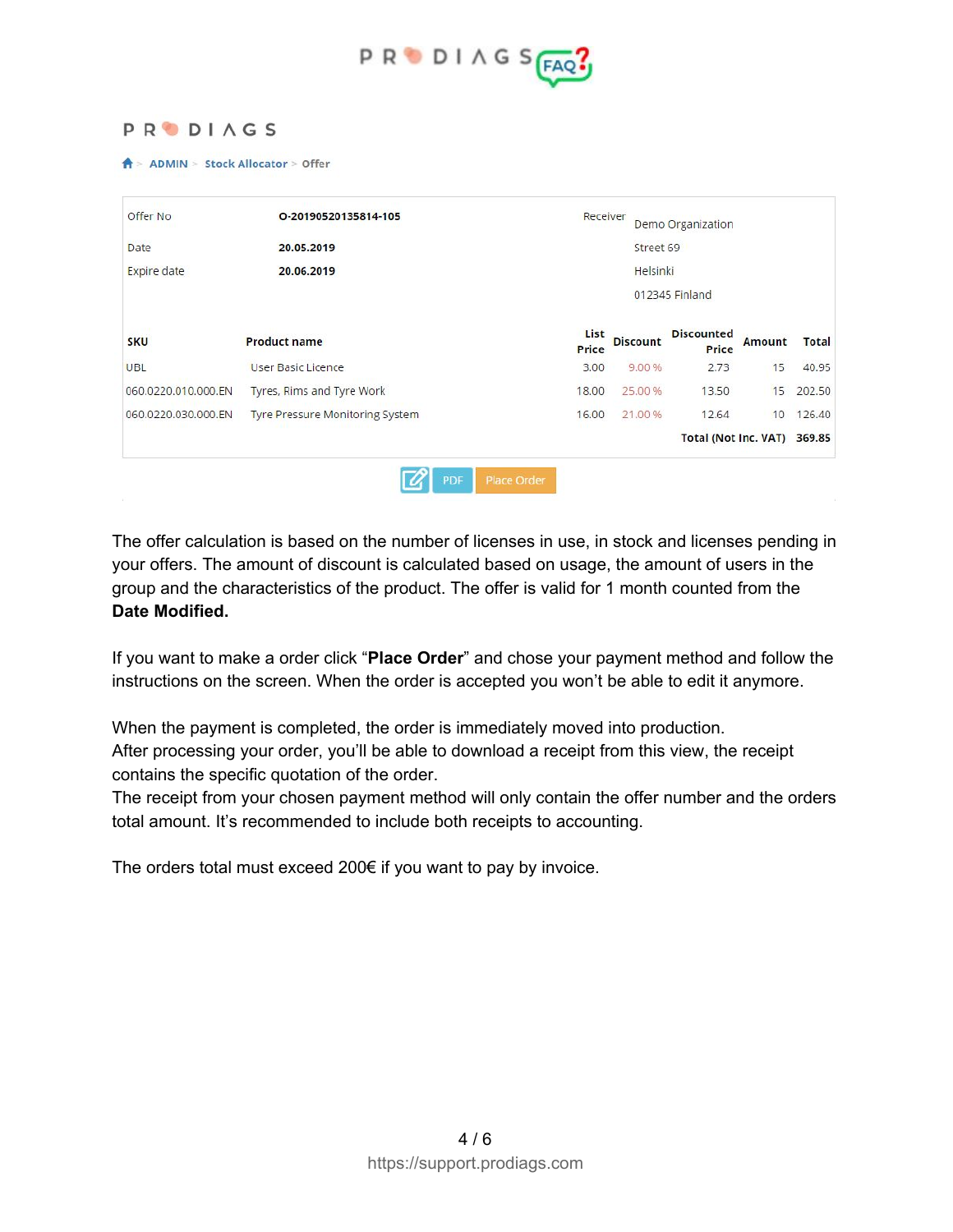

### Pay for order

| Product                                                                                 | Qty        | <b>Totals</b>                   |
|-----------------------------------------------------------------------------------------|------------|---------------------------------|
| PD5 Offer O-20190520135814-105                                                          | $\times$ 1 | € 390.50                        |
| Subtotal:                                                                               |            | € 390.50                        |
| <b>Payment method:</b>                                                                  |            | PayPal                          |
| Total:                                                                                  |            | € 390.50 (includes € 75.58 VAT) |
|                                                                                         |            |                                 |
| PayPal<br><b>PayPo</b>                                                                  |            | What is PayPal?                 |
| Pay via PayPal; you can pay with your credit card if you don't have a PayPal account.   |            |                                 |
| Visa <b>VISA</b><br>$\bigcirc$<br>MasterCard<br>$\odot$                                 |            |                                 |
| I have read and agree to the website terms and conditions *<br>$\overline{\mathscr{L}}$ |            |                                 |
|                                                                                         |            | Proceed to PayPal               |

VAT may be added to the order within the EU. VAT is determined by the EU Digital [Services](https://ec.europa.eu/taxation_customs/business/vat/telecommunications-broadcasting-electronic-services/content/eu-legislation_en) [Directive.](https://ec.europa.eu/taxation_customs/business/vat/telecommunications-broadcasting-electronic-services/content/eu-legislation_en) Value-added tax and associated confirmation is a automated function when processing payment information.